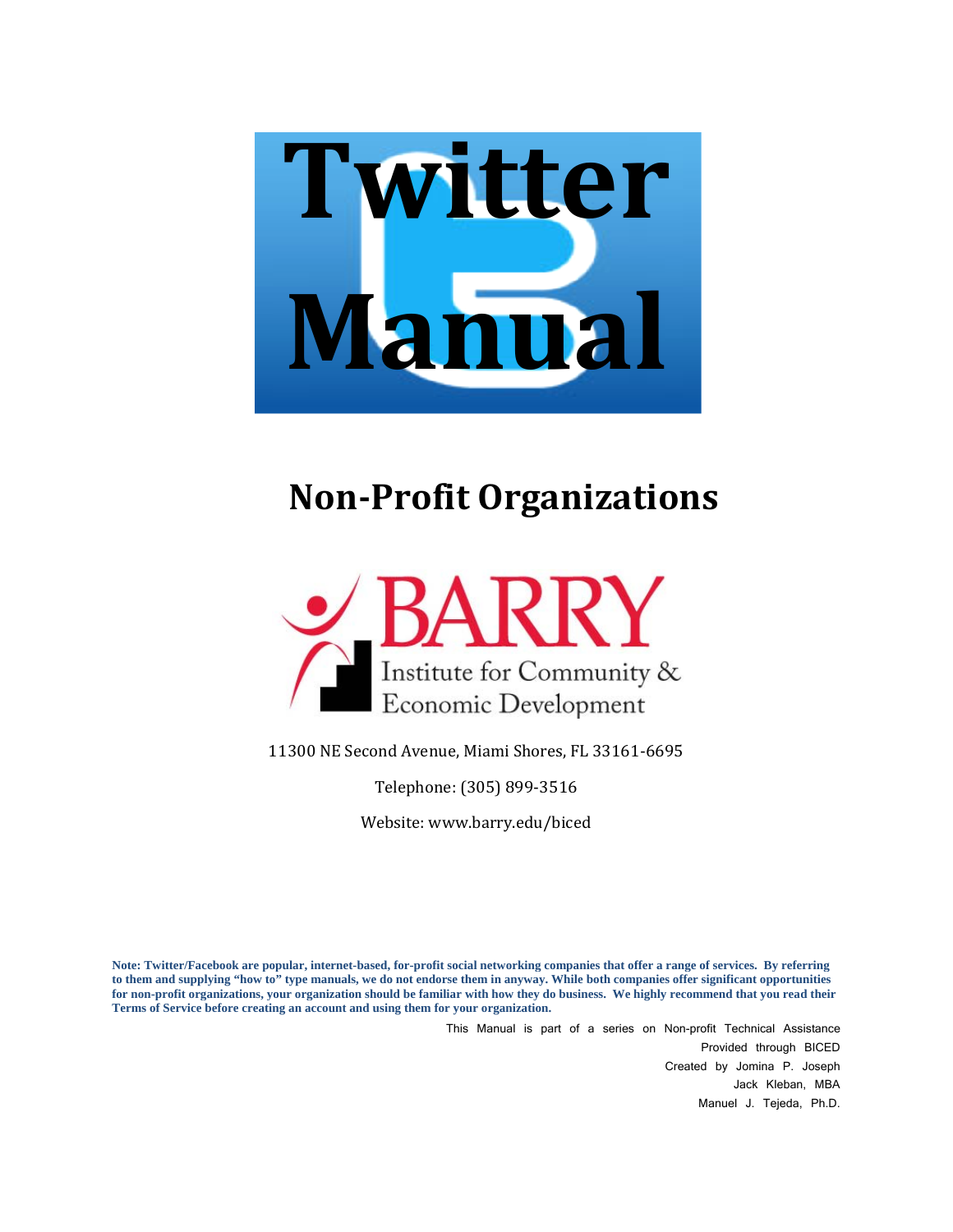### **What is Twitter?**

- $\triangleright$  Twitter can be used by businesses. It allows businesses to send updates to their customers and for intra-communication with employees.
- $\triangleright$  Twitter is an online social media that allows individuals to keep in touch with their loved ones instantly. Twitter was built with the main purpose to accommodate being updated from your mobile phones.



**Recommendations: Due to influx of advertisements and unnecessary emails from Twitter; it is recommended to create a new user ID from either Hotmail or Yahoo to reduce the frustrations that one might experience from the excess emails.** 

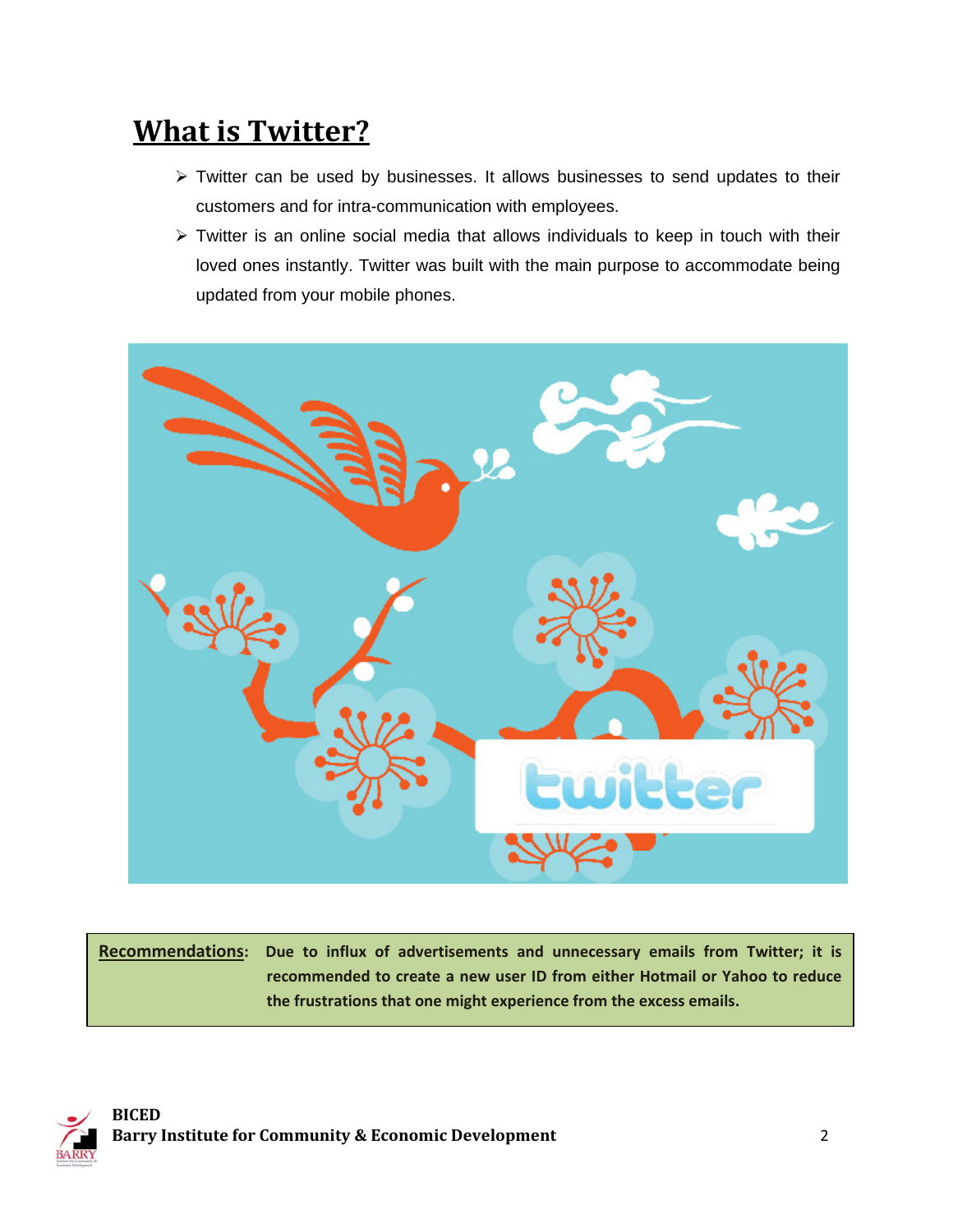# **Ewitter**



Select Language ... | |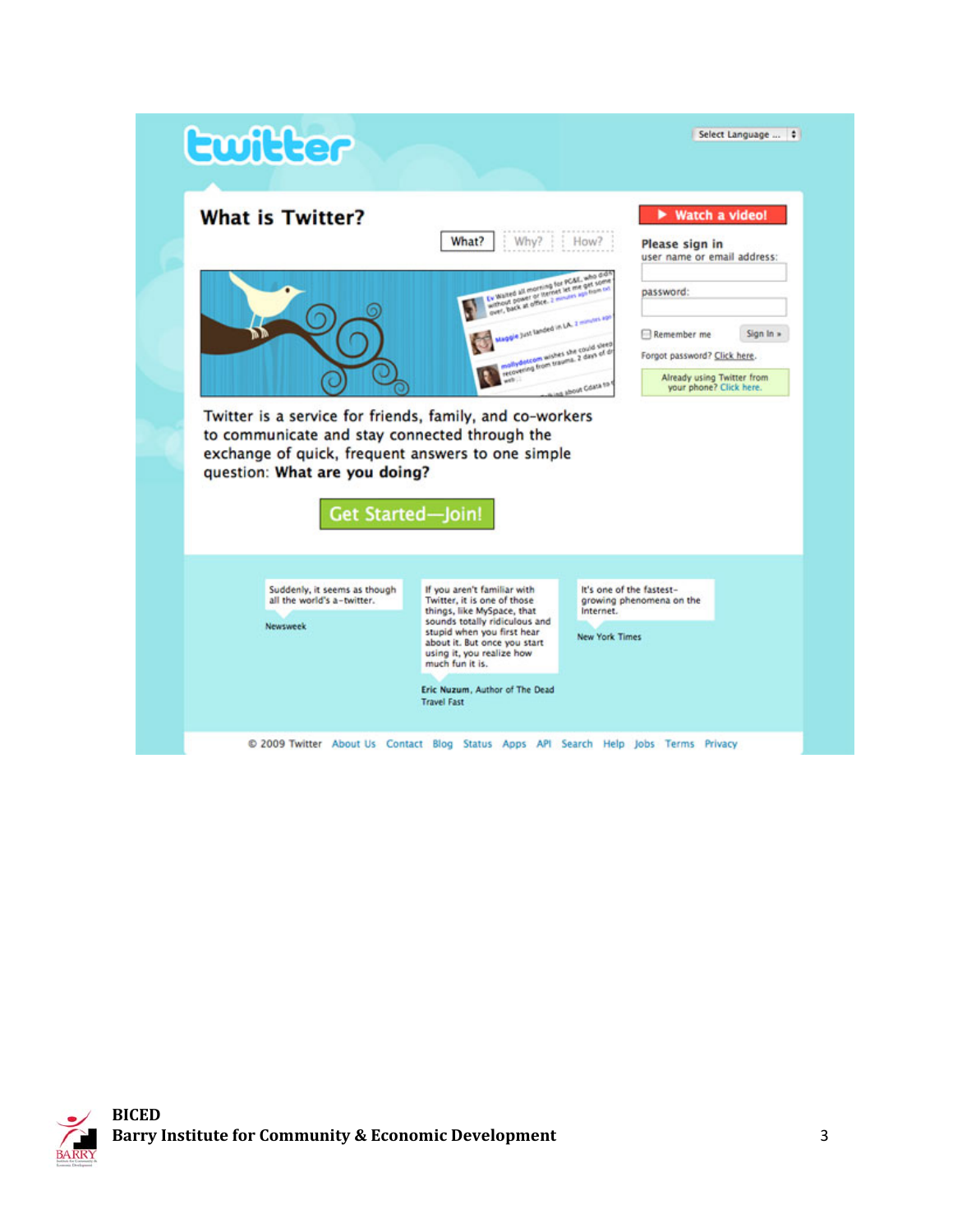### **How to create a Twitter Page**

- 1. Type-in the name of website (www.twitter.com) in the URL address bar
- 2. This step will take you to the Twitter login page. The login page looks like the picture above.
- 3. Click on "Get Started—Join"
- 4. Fill-out the Information section. This section requires that you input your name, email address, and to create a new password.
	- a) In order to create generate a new password; you will have to enter a security check word.
	- b) Once the security check word has been entered, click on "Create my Account."
- 5. Twitter will import your friend list from the major email service provider such as: Yahoo, AOL, Hotmail, Gmail, and MSN.
- 6. If your friends are on Twitter, you have the option to follow or "Tweet" them.
- 7. If you don't wish to follow or "Tweet" them; deselect the friends you wish not to follow and click "Continue."
- 8. Twitter permits their users to follow famous individuals with Twitter profiles, such as: Serena Williams, Dick Cheney, NPR radio, and so on…
- 9. If you wish to follow some of these users; make your selection. If not, click on "Finish."
- 10. Your account is created!!

Recommendations: If you believe that you will use Twitter for both personal and Business use. It is **important to create two accounts. The account names may be different. It is important to grab your names before someone else does, even if you don't plan on using the account for a while.**

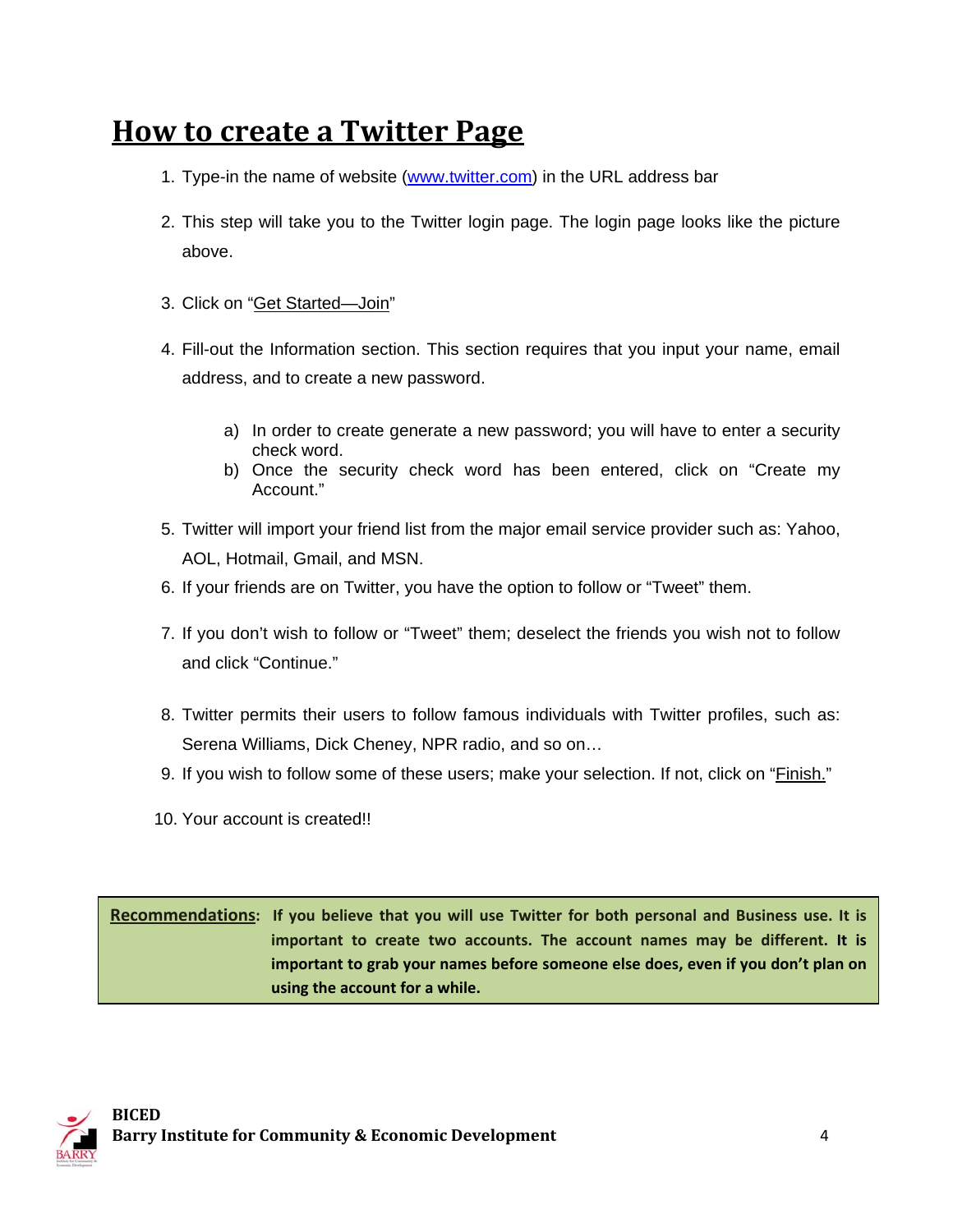### **How to Customize your Twitter Page**

- 1. Give an update to your followers in the update box. (Keep it to a minimum; you are only allowed 140 characters).
- 2. In the upper right hand corner, there are several tabs. Click on the Settings button to change your basic account info, fill in your profile data, and set whether you want to be private or public.
- 3. Under the Settings button, there are several Tab, Account, Password, Devices, Notices, Picture, and Design are all located under this Button.
	- a) Under ACCOUNT you will be able to maintain you privacy on Twitter.
	- b) Under PASSWORD you will be able to generate new password for your account.
	- c) Under DEVICES you will be able to provide a mobile phone number from which you will be able to send updates to either friends or clients.
	- d) Under NOTICES you will be able to control the amount of updates you receive from Twitter.
	- e) Under PICTURE you can upload a profile picture or business logo that will help friends or clients instantly identify who you are.
	- **f) Logos must be reduced to a thumbnail size in order to for the logo to fit in its entirety on Facebook.**
	- **g) Thumbnail sizes are within the range of (75x75) or (150x150). Sources are listed at the end of the Manual.**
	- h) Facebook allows you to upload a picture of a maximum size of 700k. Therefore, before uploading any picture or logo on Facebook, It is recommended that the size be verified. The best way to do so is by going onto www.picnik.com and uploading the logo. If the size is bigger than 700k it will appear on the picture or logo box of Twitter as an X. Therefore, after uploading the picture on Picnik resize it to 75x75 or 150x150.

Please refer to the series of picture below to aid you in the visualization process.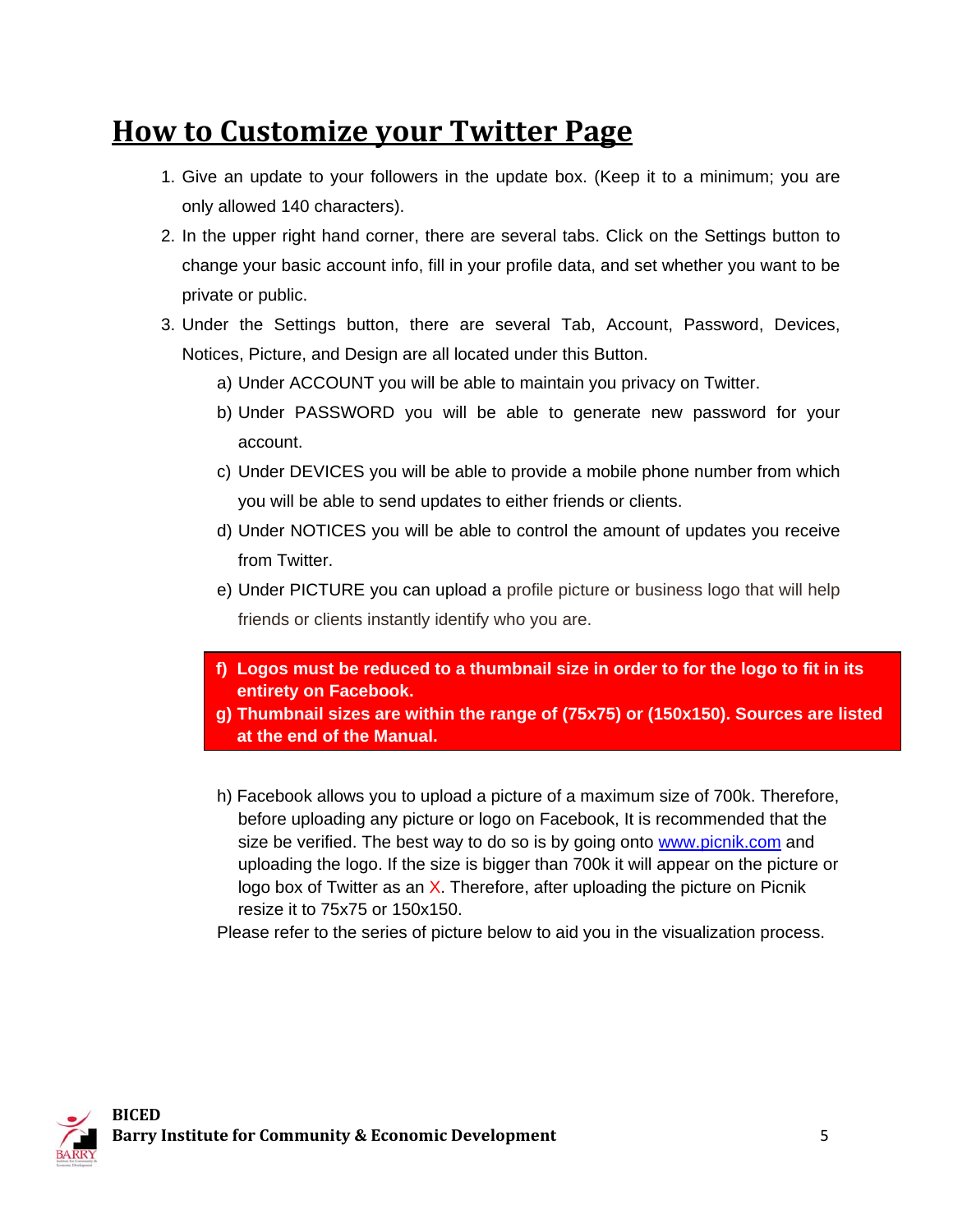| <b>ADVERTISEMENT</b> | bing.com | FROM NOW ON, BING & DECIDE. |                                                   | bing                                                                                                  | <b>FIND FLIGHT DEALS</b> | Microsoft                       |                 |
|----------------------|----------|-----------------------------|---------------------------------------------------|-------------------------------------------------------------------------------------------------------|--------------------------|---------------------------------|-----------------|
| picnik               |          |                             |                                                   | English $\blacktriangleright$   Help $\blacktriangleright$   $\blacktriangleright$ Upgrade to Premium |                          | Register<br>Sign in             | Fullscreen      |
|                      | Resize ? | New dimensions: 75          | $x\overline{75}$                                  | Use Percentages<br>Keep Proportions                                                                   | OK<br>Reset              | Cancel                          |                 |
|                      |          |                             | Institute for Community &<br>Economic Development |                                                                                                       |                          | $\blacktriangledown$ Zoom<br>Àì | 976x1149<br>32% |

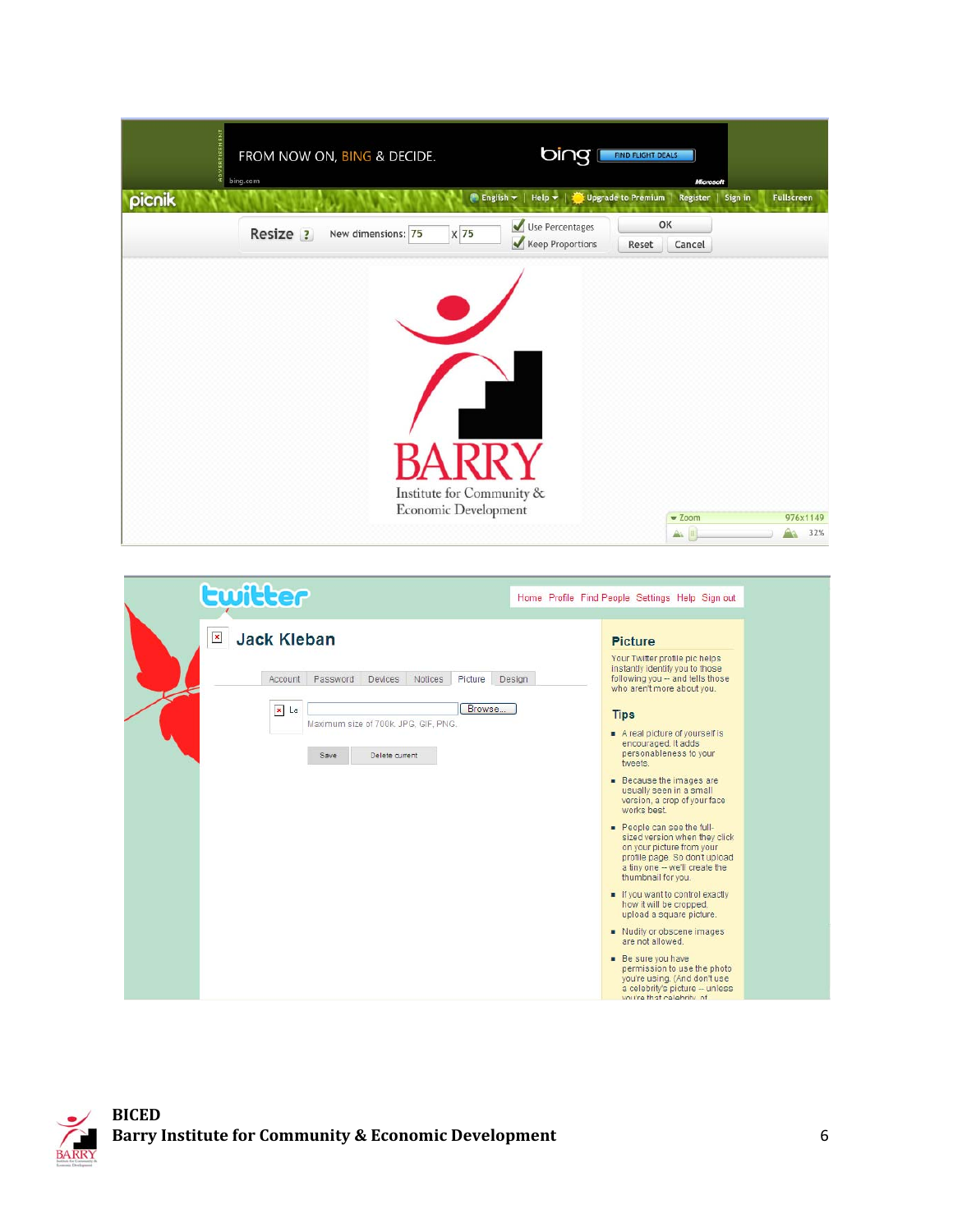i) Under BACKGROUND Twitter provides you with a few free background to give your profile a more interesting touch.

- 4. Once the customization process is complete, click on "Save Changes."
- 5. Refer to figure below to aid you in customization process.

| Select a theme » |                           |        |                        |  |
|------------------|---------------------------|--------|------------------------|--|
|                  |                           |        |                        |  |
|                  |                           |        |                        |  |
|                  |                           |        |                        |  |
|                  | Change background image » |        | Change design colors » |  |
|                  |                           | cancel | we changes             |  |

### **How to Maintain your Twitter Page**

¾ Notifications from Twitter regarding the amount of followers on your page and/or friend requests will always be on the right hand corner of the Twitter page.

 $\triangleright$  The best way to maintain your Twitter page is by replying to followers as fast as

| possible. | <b>Amount of Followers</b>                                                                                                                 |                                                                                            |                                                |
|-----------|--------------------------------------------------------------------------------------------------------------------------------------------|--------------------------------------------------------------------------------------------|------------------------------------------------|
|           | Ewitter                                                                                                                                    | Home Profile Find People Settings Help Sign                                                |                                                |
|           | What are you doing?<br>140                                                                                                                 | BarryBICE                                                                                  |                                                |
|           | Latest: Barry BICED is on Twitter!!!! If you know Barry BICED add us to your<br>update<br>friend list.13 days ago                          | $\circ$<br>following followers updates<br><b>Tweets on tees</b><br>n. awesome crowdsourced |                                                |
|           | Home                                                                                                                                       | shirts by Threadless.<br>Home                                                              |                                                |
|           | BarryBICED ii Barry BICED is on Twitter!!!!! If you know Barry<br>BICED add us to your friend list.<br>BARR'<br>10:56 AM May 15th from web | @BarryBICED<br><b>Direct Messages</b><br>Favorites                                         | <b>Friends or Followers</b><br><b>Requests</b> |
|           | ≨<br>What to do now:<br>4. Tell us what you're doing in the box above                                                                      | 2 new follower equests!                                                                    |                                                |
|           | 2. Find some friends and follow what they're doing<br>3. Turn on your mobile phone to update your friends on the go                        | $\alpha$<br>Search<br><b>Trending Topics</b>                                               | $\circledcirc$                                 |
|           |                                                                                                                                            | #liesgirlstell<br>#3wordsaftersex                                                          |                                                |
|           |                                                                                                                                            | #3breakupwords<br>Bing                                                                     |                                                |
|           |                                                                                                                                            | #jonaswebcast                                                                              |                                                |

**Please refer to Twitter Help link below to assist on the creation of your Home page. http://help.twitter.com/portal**

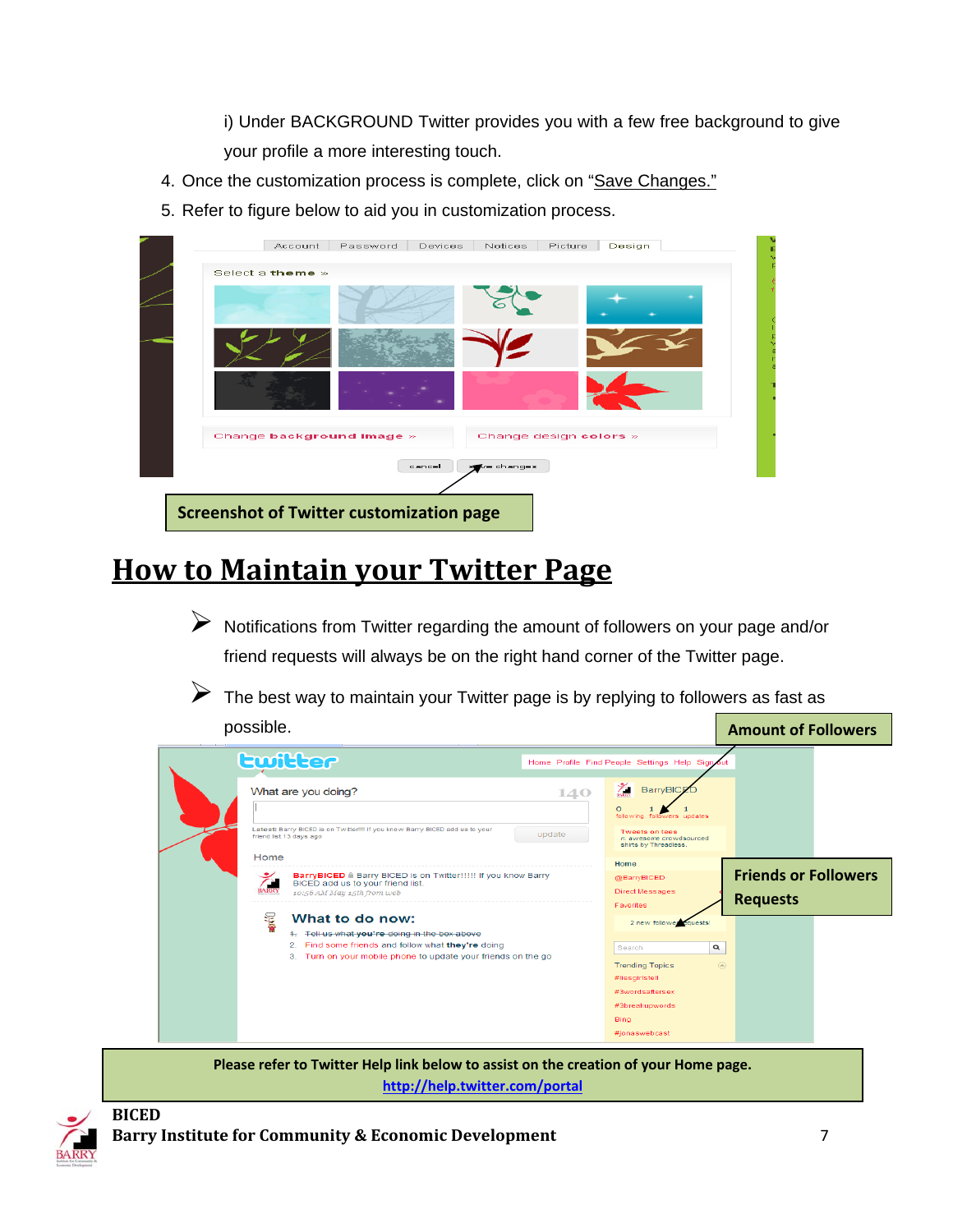## **Marketing Your NonProfit using Twitter**

Your non-profit organization can use Twitter as an effective tool to communicate immediate information or concerns that are relevant to your stakeholders. However, there are some important issues that you must consider in using this tool.

#### 1. Who is your audience?

If Twitter will be used for broadcasting events, such as a performances or community meetings, or if it is to be used a general tool for informing the public of your activities, then it is important to maximize your reach. You will want to invite as many followers as are available in your general email directory in order to reach that largest set of individuals possible. **However**, if you intend to use Twitter for fundraising or targeted capacity building, then you will want to consider carefully who follows you. One immediate solution is to have multiple Twitter accounts depending on your followership. For example, you might have a general account for anyone to follow your organizations activities and a second account only for this individuals who are you organization's VIPs.

#### 2. Market Segmentation

This is a business term that refers to how groups of your followers share one or more characteristics that cause them to have similar needs for the service you offer. True market segments are (1) distinct from one another; (2) exhibits common needs within itself, 3) responds similarly to market stimuli; and it can be reached by a market intervention (ie, your tweets). Again, you will want to consider the first question above in your invitation to follow your organization on social networking sites such as Twitter and Facebook. Specifically and generally, younger individuals are more likely to use Twitter than older individuals. However, again generally, older individuals have more disposable income. So you would not want to pursue a whole strategy with Twitter in manner that alienates or limits your ability to reach those market segments.

#### 3. Overuse of Tweeting

Finally, be cautious on how you employ tweets, considering again the audience. You will want to tweet occasionally to remind people of your work (advocacy, activities, etc.). However, your audience should receive your message as a pleasant reminder of your work not as an incessant